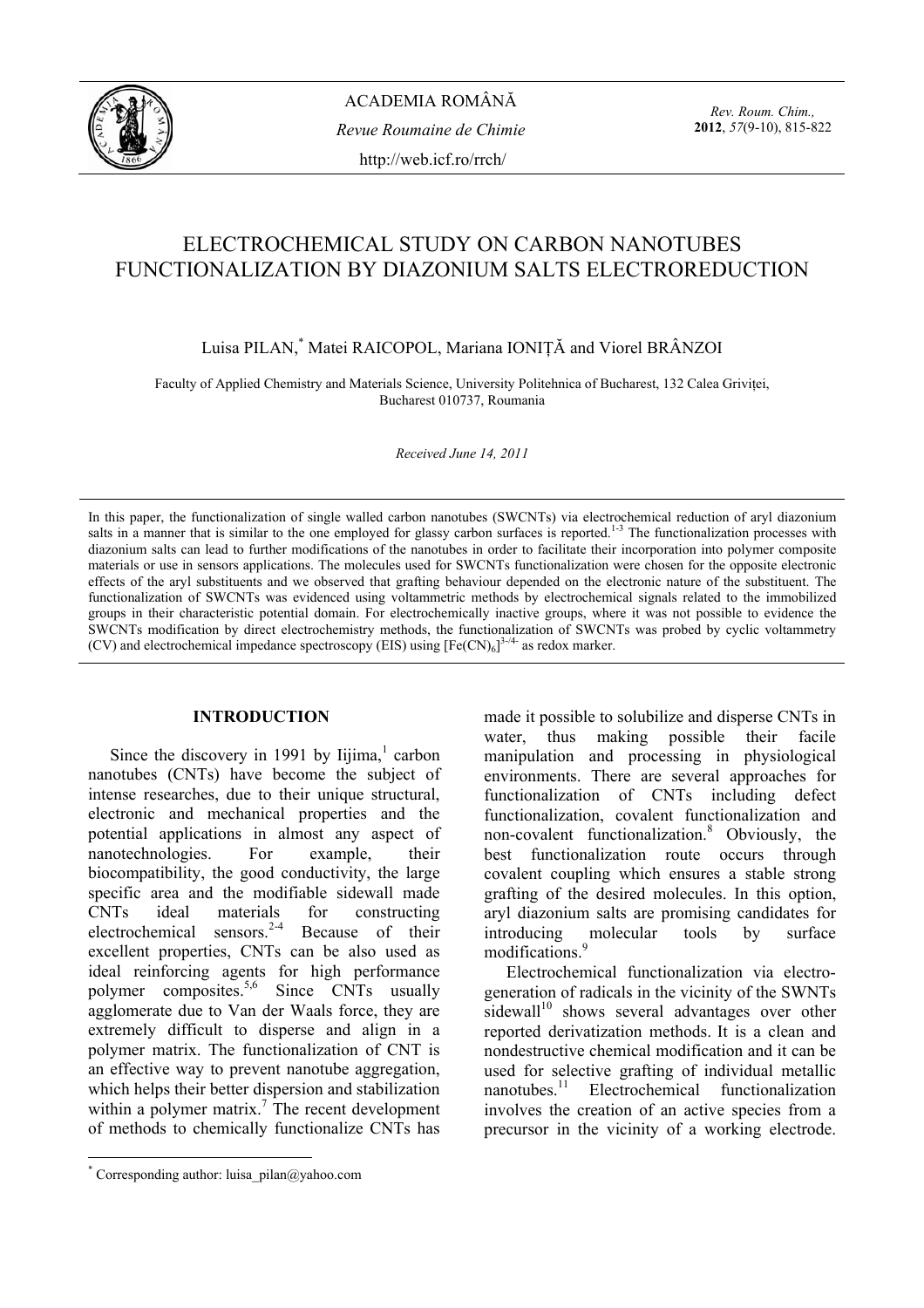The active species that is formed through charge transfer with the electrode (CNTs, in our case) has the tendency to react further with the precursor or to self-polymerize forming a coating on the nanotube surface. Depending on the electrochemical conditions and the precursor, the polymerization may or may not be accompanied by the formation of covalent bonds to the CNTs nanotubes.12 The electrochemical coupling can be achieved using different methods. Most common is the potentiostatic technique, wherein a constant potential is applied over an extended period of time. The appropriate potential to be applied can be estimated by performing cyclic voltammetry (CV) measurements.<sup>13</sup>

 In this paper we report the functionalization of SWCNTs with different functional groups via electrochemical reduction of aryl diazonium salts in a manner that is similar to the one employed for functionalization of glassy carbon  $(GC)$  surfaces.<sup>14-16</sup> The functionalization processes with diazonium salts can lead to further modifications of the CNTs in order to facilitate their incorporation into polymer composite materials or their use in sensors applications.

 Since their first application in electrochemistry by Britto *et al.*, 17 numerous papers dealing with the use of CNTs as electrodes have been reported. But very few cyclic voltammetry (CV) characterizations of CNTs have been described so far in the literature.<sup>18–20</sup> The major problem is the immobilization of CNTs on the electrode surface because CNTs generally exist as highly tangled ropes and are insoluble in almost all solvents, which greatly hinder their capacity of forming uniform and stable films. To overcome this deficiency, CNTs are firstly dispersed or dissolved in various solutions or suspensions and immobilized on the surfaces of various substrates by physical or chemical methods.

 In this paper, the preparation of the SWCNTs electrodes basically consists of casting the GC electrode with a drop of the SWCNTs-dispersion, followed by a drying step. This preparation method allowed us to carry out electrochemical studies, similarly to modified electrodes, without loss of the immobilized material. In order to establish the electrochemical behaviour of covalently attached aryl layers obtained by different kinds of diazonium derivatives electrochemically reduced on the SWCNTs surface, the selection of the molecules to be grafted was done both for their electroactivity after grafting and the contrasted electronegativity (*i.e.*, electro-withdrawing nitro group, electrodonating aminophenyl group) of the substituents. Thus, the following diazonium salts were studied: *p*-nitrophenyl diazonium tetrafluoroborate (NBDTFB); *p*-tolyldiazonium tetrafluoroborate (TDTFB) and 4-diazo-*N-*phenylaniline tetrafluoroborate (DPATFB), respectively.

### **EXPERIMENTAL**

#### **Reagents solutions and instrumentation**

 All aqueous solutions were prepared with bidistilled water. Single-walled carbon nanotubes, 0.7-1.11 nm diameter (Produced by CoMoCAT® Catalytic Chemical Vapor Deposition (CVD) Method) were purchased from Aldrich. Anhydrous acetonitrile (99.8%, noted ACN), tetra-nbutylammonium tetrafluoroborate (99%, noted TBATFB),  $K_3Fe(CN)_6$  (99%), NaCl (99%), were obtained from Aldrich and were used as received.

 All electrochemical measurements including CV and EIS were performed with a 128N Autolab potentiostat. A threeelectrode configuration consisting of bare or modified GC (Metrohm, disks, diameter *2* mm) as working electrodes,  $Hg/Hg_2Cl_2$  (3M KCl) and Ag/10 mM AgNO<sub>3</sub>, 0.1 M TBATFB as reference electrodes for electrochemical experiments in aqueous and organic solvents, respectively, and a Pt wire as counter electrode was used.

 EIS measurements were carried out in the range of 10 kHz–10 mHz at the constant potential of 0.22 V, which is the formal potential of the Fe(CN)<sub>6</sub>  $4^{-/3-}$  redox probe vs  $Hg/Hg_2Cl_2$  (3M KCl). All solutions were deoxygenated by bubbling high purity Ar for 15 min prior to experiments.



Scheme 1 – The synthesis of the diazonium salts (2) a-c: (The synthesis of the diazonium salts (2): (*p*-nitrophenyl diazonium tetrafluoroborate: NBDTFB, *p*-tolyldiazonium tetrafluoroborate: TDTFB, 4-diazo-*N-*phenylaniline tetrafluoroborate: DPATFB).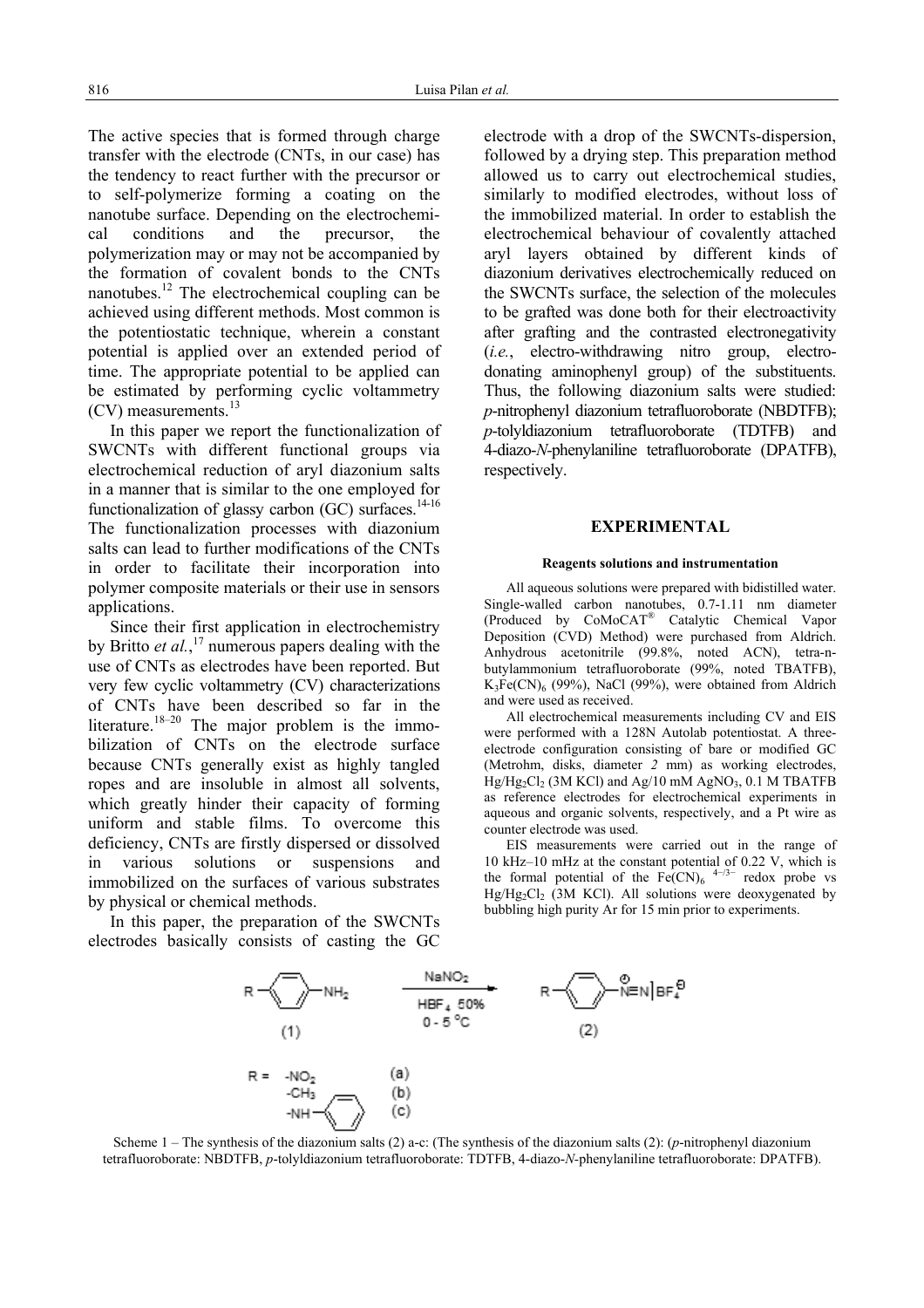## **Synthesis of aryldiazonium tetrafluoroborate salts**

 The studied diazonium salts (2) were obtained as tetrafluoroborates (stable in solid state at room temperature) by diazotation of the aromatic amines (1) (*p*-nitroaniline, *p*-toluidine si *N-*phenylaniline) in fluoroboric acid 50% (Scheme 1). The amines (5 mmol) were added to 2mL of 50% fluoroboric acid prediluted with 2 mL of water, and the solution was then cooled in an ice bath. A solution of 5 mmol of sodium nitrite in water was added slowly to the stirred solution maintaining the temperature near 0-5 °C. The mixture was then cooled to below 0 °C in a salt/ice bath. The precipitate was collected on a sintered glass filter which had been cooled and washed with cold 5% fluoroboric acid followed by ice-cold ethanol and ethylic ether. The products were air-dried and stored at room temperature in the dark in a vacuum desiccator.

#### **Preparation of GC-SWCNT modified electrodes**

 Prior to electrode modification, the electrode surface was polished in 0.05µm alumina slurry on a microcloth pad. After polishing the electrode was thoroughly rinsed with water and sonicated in ACN for 5min.

 The SWCNTs electrodes were obtained by depositing a drop of a SWCNTs-dispersion (obtained by sonication of 5 mg of SWCNTs in 5mL ACN) on the GC electrode surface and evaporating the solvent after the drop addition. Once the solvent has been evaporated, a strongly adherent SWCNTs film resulted on GC surface. The change in the electroactive surface of the electrodes obtained by SWCNTs deposition on the GC electrode surface can be observed by the voltammetric signal of  $[Fe(CN)_6]^{3/4}$  redox couple.

 The functionalization procedure of SWCNTs consisted in an electrochemical grafting of already SWCNT modified GC either by potential scanning in the cathodic range at 0.1 V/s or under controlled-potential electrolysis at imposed potentials more cathodic than diazonium salt electroreduction peak. The electrode was then removed from the grafting solution and rinsed with large volumes of ACN. In order to ascertain that the presence of the signal of the grafted groups is due to the ones grafted on SWCNTs surface and not on GC electrode, the functionalized SWCNTs were removed from the GC surface by sonication in a low volume of ACN, the GC electrode was then polished and, finally, functionalized SWNTs were newly deposited on the electrode surface to perform electrochemical analyses. The grafting was checked by CV measurements. Functionalized SWCNTs were denoted NBSWCNTs, TSWCNTs and DPASWCNTs, corresponding to the reactions with NBDTFB, TDTFB and DPATFB, respectively.

# **RESULTS AND DISCUSSION**

 In this paper we report the functionalization of SWCNTs with different functional groups via electrochemical reduction of aryl diazonium salts in a manner that is similar to the one employed for functionalization of GC surfaces. The selected molecules used for SWCNTs functionalization were chosen both for the opposite electronic effects of the aryl substituents and their

electroactivity after grafting. We observed that electrochemistry can be an advantageous technique for qualitative analysis of grafting on SWCNTs, the functionalization of SWCNTs with electroactive groups (*i.e.*, nitrophenyl and N-phenylaniline groups) being evidenced using voltammetric methods by electrochemical signals related to the immobilized groups in their characteristic potential domain.

 In order to modify SWCNTs with the mentioned diazonium salts, we deposited sonicated SWCNTs on a GC electrode and performed cyclic voltammetry or controlled-potential electrolysis in ACN electrolytic solution with milimolar concentrations of diazonium salts. The cyclic voltammetry studies of SWCNTs electrodes in the NBDTFB, TDTFB, DPADTFB solutions allowed the establishment of the electrode potential to be used for electrodeposition and the electrochemical domain for characterisation of the grafted electrode. Cyclic voltammograms recorded in solutions of 5mM of the specified diazonium salts (+ 0.1 M TBATFB in ACN) at a SWCNTs electrode (Fig. 1) showed an irreversible cathodic process assigned to the reduction of the diazonium species. The reduction potential values correlate well with electron-donating or electronwithdrawing properties of the diazonium substituents: the more electron-withdrawing is the substituent, the more shifted towards positive values is the reduction potential. From the studied diazonium salts, DPADTFB is the most difficult to reduce. It can be seen that after the first scan the electrode presents a blocking effect toward the reduction of diazonium in solution because, in this potential range, no electroactive relay continue to exist for the grafted molecules. In fact, in the case of DPADTFB salt, because of the electronic transfer, diazonium reduction is still observed after the first scan but the signal is slightly visible. Performing several scans leads to a more difficult electron transfer induced by thicker layers formed on the electrode surface. When grafting occurrs on SWCNTs, the diazonium reduction peak presented a shift towards positive values in respect with GC electrodes meaning that the surface derivatization is easier to be performed (as shown in Fig. 1 for N-phenylaniline grafting). The values of the potentials for the reduction peak (noted as Ep) for studied salts on SWCNTs and GC electrodes are summarized in Table 1.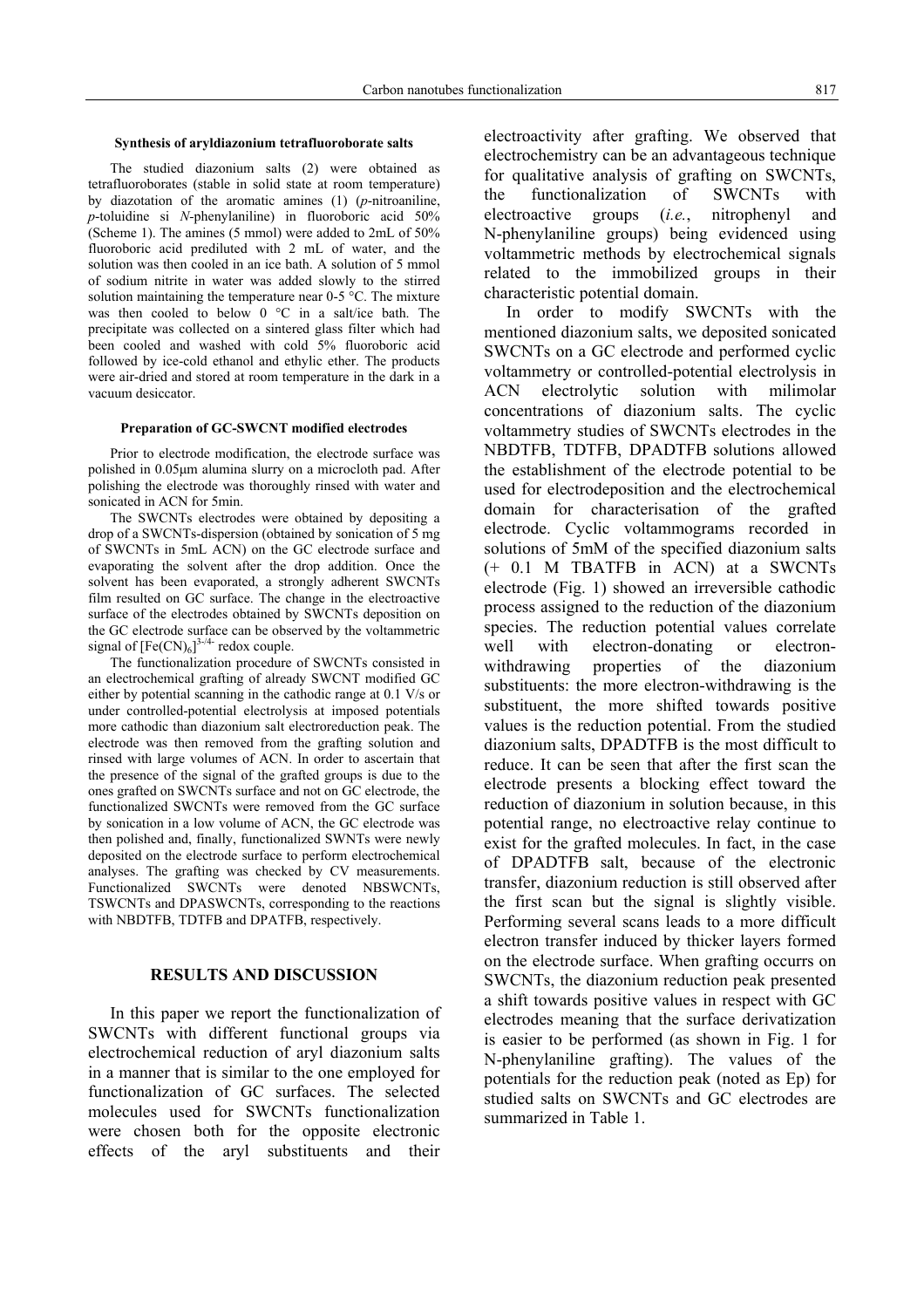

Fig. 1 – Successive cycling (0.1 V/s, 5 cycles) of (a) SWCNTs electrode and (b) GC electrode in 5 mM DPADTFB solutions + 0.1 M TBATFB in ACN.

*Table 1* 

The values of the Ep potentials for electrochemical grafting of the studied diazonium salts on SWCNTs and GC electrodes (values obtained at a potential scan rate of 0.1 V/s)

| Diazonium salt | NBDTFB  | TDTFB  | <b>DPATFR</b> |
|----------------|---------|--------|---------------|
| E.V for SWCNTs | $+0.28$ |        | $-0.25$       |
| E, V for GC    | $-0.22$ | $-0.5$ | $-0.57$       |



Fig. 2 – TEM image of SWCNTs functionalized using 5mM NBDTFB salt in 0.1 M TBATFB in ACN.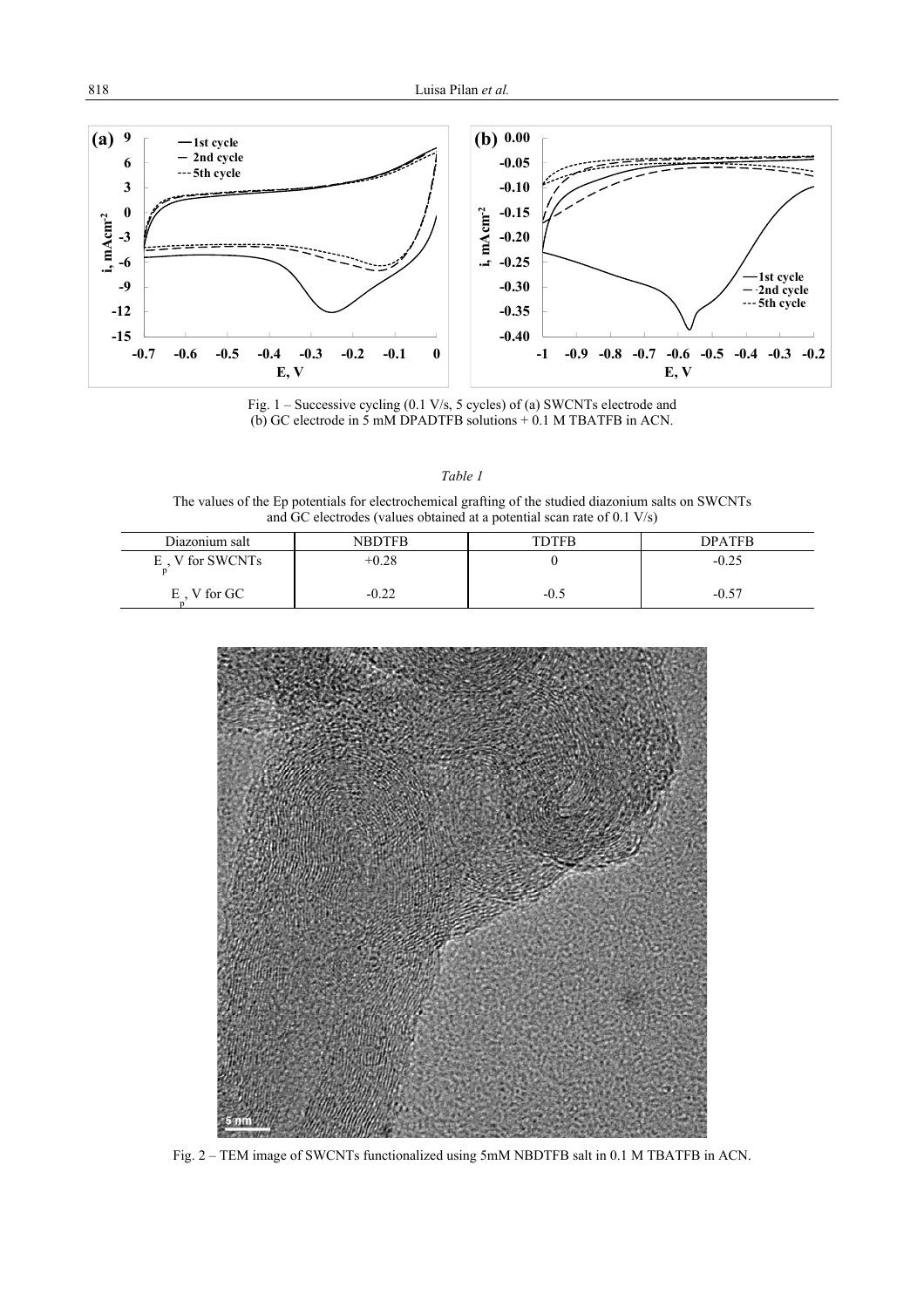After electrochemical modification, the SWNTs were first examined by transmission electron microscopy (TEM). Structural characterization by this technique showed that for all the considered aryl diazonium salts, the tubular structure is maintained after functionalization. TEM images for SWCNTs functionalized using 5mM NBTFB salt in 0.1 M TBATFB in ACN is presented in Fig. 2.

The cyclic voltammetry study was performed also by potential scanning on a long potential range and in Fig. 3 are presented the successive CVs obtained during this procedure in the case of NBDTFB (Fig. 2a) and DPATFB (Fig. 2b) salts. The associated response for the diazonium reduction appears at the same potential and becomes very low starting with the  $2<sup>nd</sup>$  cycle as in the case of the short potential range scanning. In this case, the voltammetric responses of the nitrophenyl group reduction and N-phenylaniline oxidation are also seen during electrografting.

Thus, grafting of *p*-nitrophenyl and Nphenylaniline functional groups at the SWCNTs electrode surface can be proved by the reversible wave observed in the CV of the electrode transferred to a pure electrolyte solution. Therefore, after grafting, nanotubes were released from the GC before being intensively washed with ACN and deposited on the cleaned surface of a GC for CV analysis. The voltammetric signal of the nitrophenyl group should be observed at the cathodic potential of aproximately -1.6 V (for a scan rate of 0.1 V/s), nitrobenzene being reversibly reduced, in aprotic medium, by one electron to its stable radical-anion.

Electrochemical study of the modified NBSWCNTs is presented in Fig. 4. During the first scan, we observed that the reduction peak appeared strongly shifted towards the cathodic potentials with a peak potential of −1*.*8 V. This wave corresponds to the grafted electroactive nitrophenyl groups. The reversibility could not be evidenced, but the material appeared highly stable during successive scans (same peak positions starting with  $2<sup>nd</sup>$  cycle).



Fig. 3 – Successive cycling (0.1 V/s, 5 cycles) of SWCNTs electrode in the potential ranges of (a)  $(0.4 \div 2V)$ ) electrode in 5 mM NBDTFB solution and (b)  $(1 \div 1V)$ ) electrode in 5 mM DPADTFB solution.



Fig. 4 – CV measurements at the transfer in the supporting electrolyte solution (ACN + 0.1 M TBATFB) for (a) NBSWCNTs (0.2 V/s) and (b) DPASWCNTs (0.01 V/s) modified electrodes obtained by potentiodynamic grafting for 5 cycles in 5 mM diazonium salt solution.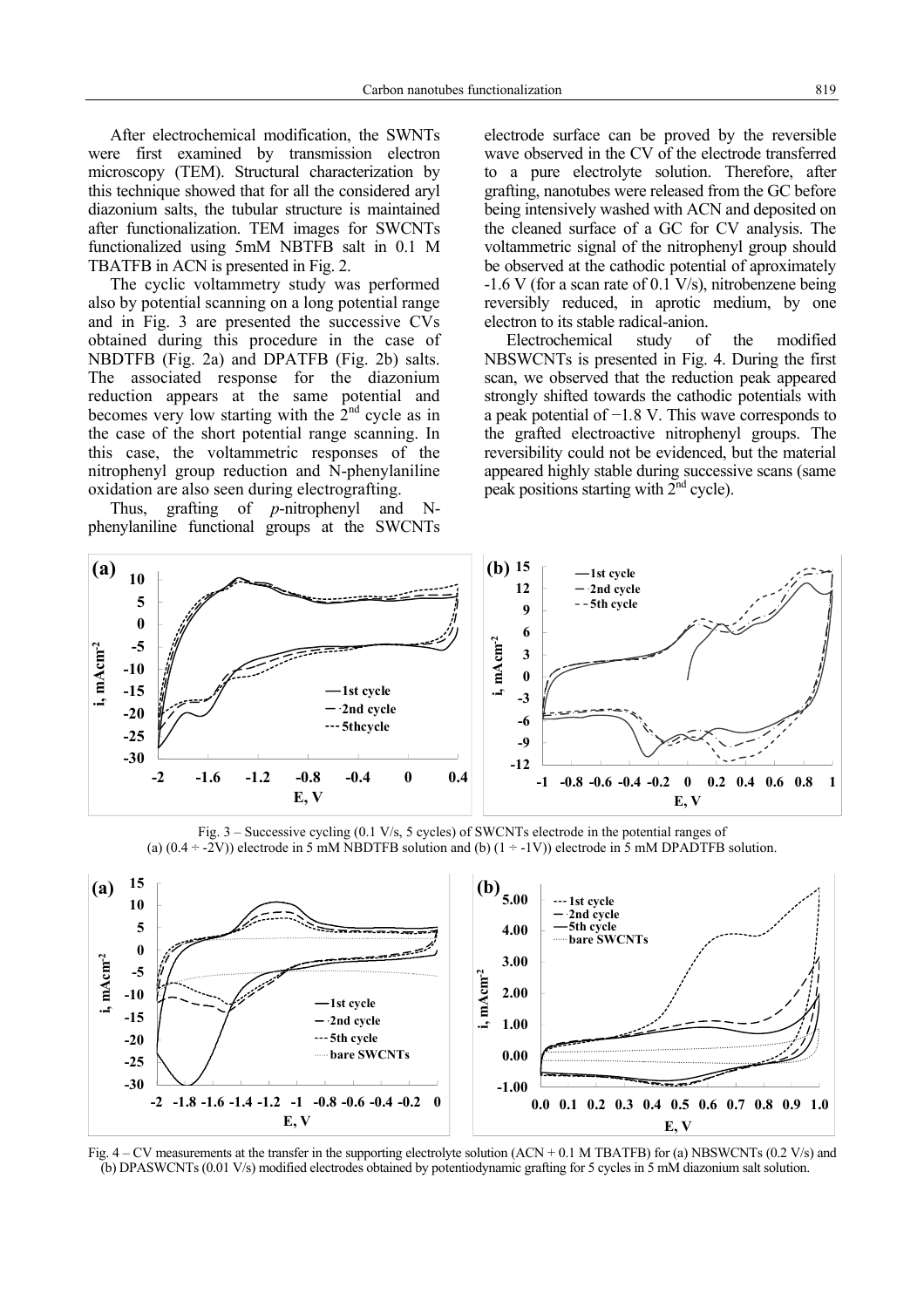| by CPE (at different potentials) and by potentiodynamic method in 5mM DPADTFB solution |         |                           |                                          |                          |                   |  |
|----------------------------------------------------------------------------------------|---------|---------------------------|------------------------------------------|--------------------------|-------------------|--|
| E, V                                                                                   | Time, s | $Q_{\text{grating}}$ , mC | $\prec_{\underline{\text{film}}}, \mu C$ | $Q, \text{m}C/\text{mg}$ | $\Gamma$ , mmol/g |  |
| $-0.3$                                                                                 | 600     | 6.72                      | 3.78                                     | 0.63                     | 0.21              |  |
| $-0.5$                                                                                 | 600     | 6.31                      | 5.80                                     | 0.97                     | 0.32              |  |
| $-0.6$                                                                                 |         | 0.034                     | 1.78                                     | 0.30                     | 0.10              |  |
| $-0.6$                                                                                 | 60      | 1.59                      | 2.80                                     | 0.47                     | 0.15              |  |
| $-0.6$                                                                                 | 600     | 8.53                      | 7.03                                     | 1.17                     | 0.39              |  |
| $-0.8$                                                                                 | 600     | 9.33                      | 4.78                                     | 0.80                     | 0.26              |  |
| $-0.9$                                                                                 | 600     | 12.59                     | 5.83                                     | 0.97                     | 0.32              |  |
| $(-1,1)V$ , 10 cycles, $0.1V/s$                                                        |         | 12                        |                                          | 0.66                     |                   |  |

*Table 2* 

Surface densities estimated from CV measurements (0.01 V/s) for DPASWCNTs electrodes obtained by CPE (at different potentials) and by potentiodynamic method in 5mM DPADTFB solution

As shown in Fig. 4(b), strong modifications of the CV shapes were obtained in anodic potentials domain for the diphenylamine groups. These new waves observed were in agreement with the previous grafts of this compound on a GC electrode and confirmed that grafting occurred on SWCNTs. DPASWCNTs showed stable and reversible redox systems corresponding to the oxidation of the amine groups at the surface of the nanotubes. The first wave showed higher current density with well-defined peaks. Then, the second scans in showed decreased intensities compared to the first peaks, but the obtained large waves presented good reversibility and stability along the successive sweeps (Fig. 4b). The losses of intensity after the first scan and the apparition of new redox waves may indicate that the grafted groups are the subject to chemical modification after the first oxidation (*i.e.* coupling reactions). Concerning the grafting quantities, similar trends were observed as for NBDTFB and DPADTFB. Surface densities estimated for DPADTFB compound by integrating waves in second sweep of CV are presented in Table 2. The surface functionalization by DPA films becomes higher as the electrolysis potential for film formation becomes more negative until a potential of -0.6V. By using potentials for film formation more cathodic than -0.6V, reduction of the aryl radical as an alternative reaction pathway to surface coupling can become favourable. $^{21}$ However, it is known that charge value does not represent necessarily what is observed with film thickness measurements and that overgrafting may be produced by subsequent radical addition on the deposited layer.<sup>9</sup> Also, those values should be considered cautiously due to the fact that all redox centres may not be electrochemically available. $^{22}$ 

It is well known that the CV of soluble electroactive species provides a convenient tool to study the presence of grafted films and their blocking properties. *p*-Tolyl functional group is not electroactive, hence it was not possible to evidence the SWCNTs modification by direct electrochemistry methods. Therefore, the functionalized SWCNTs obtained by electrochemical reduction of diazonium salts were characterized by CV and EIS using  $[Fe(CN)_6]^{3-/4-}$ as redox probe. The influence of the diazonium reduction time at the potential corresponding to cathodic peak  $(E_p)$  was also studied. As presented in Fig.  $5(a)$ , the  $[Fe(CN)_6]^{3-/4-}$  couple in 0.1 M NaCl aqueous solution presents a reversible system with  $\Delta Ep = 70mV$  on bare GC electrode. The various diazonium layers on the GC electrode exhibit different blocking behavior for oxidation and reduction reactions of the  $Fe(CN)_6^{3-/4-}$  redox system. It was observed that in the case of GC modification with p-tolyl groups for a grafting time higher than 60 seconds at  $Ep = -0.5V$ , the  $Fe(CN)_{6}^{3-4}$ - response is strongly suppressed. In the case of SWCNTs electrodes, firstly, it should be emphasized that, proportionally to the amount of deposited material, the current densities obtained at the bare SWCNTs (Fig. 5b) are extremely high. The high intensity values denote not only an increasing electrode surface after SWCNT deposition, but also point out the huge capacitive behaviour of the SWCNTs. As expected,  $[Fe(CN)<sub>6</sub>]$ <sup>3-/4-</sup> exhibits a well-defined redox peaks at SWCNTs electrode. However, with the modification of SWCNTs films, the redox currents decrease and the peak shapes become poor, due to the blocking of  $[Fe(CN)_6]^{3-/4-}$  from the electrode surface by grafted groups on the sidewall of SWNTs. Results from Fig. 5b show that the blocking effects increase with increasing reduction time. This trend, actually, was observed for all grafted layers and demonstrates that it is possible to obtain relative control of the SWCNTs degree of functionalization by controlling the diazonium reduction time.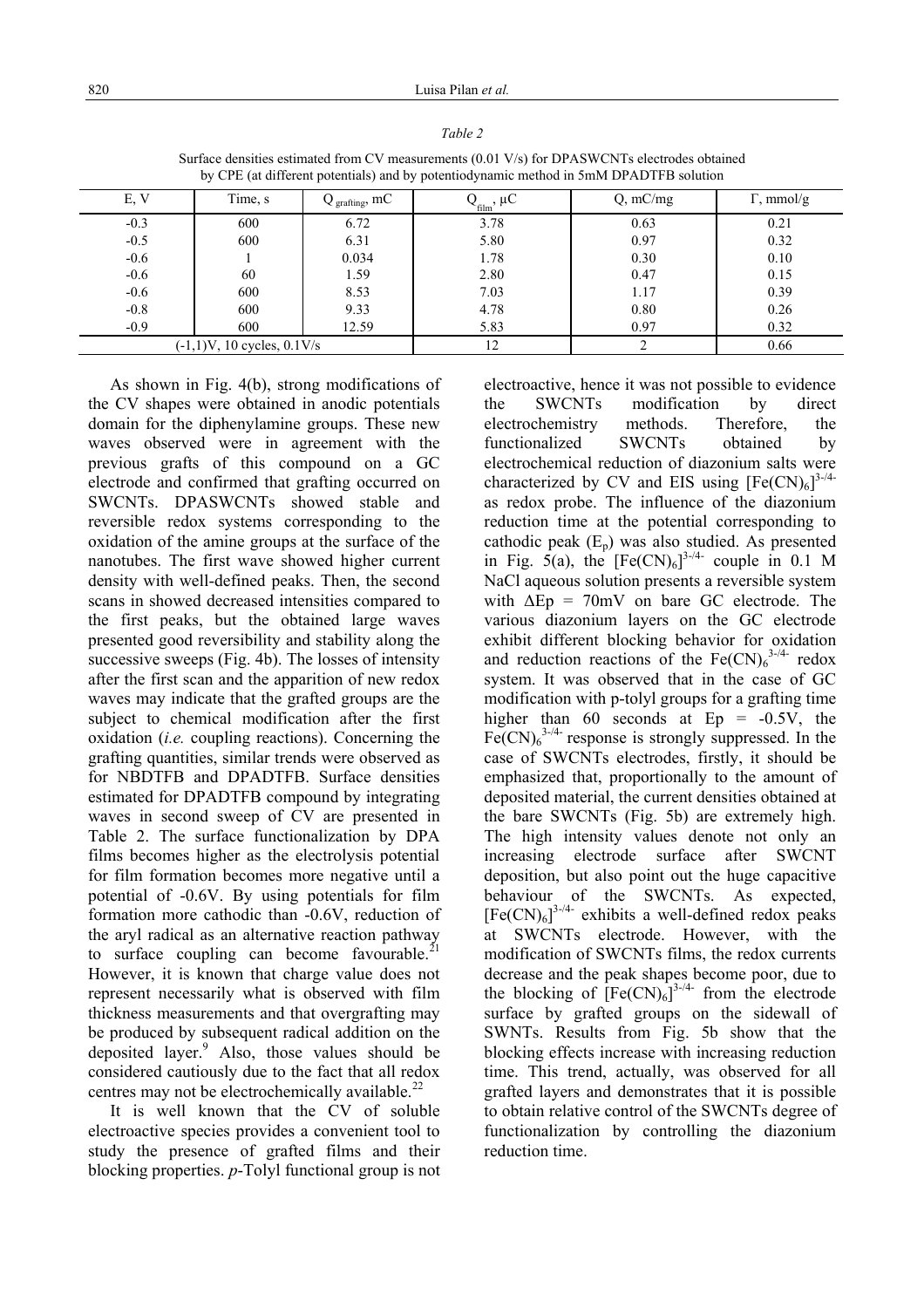

Fig. 5 – CV plots in aqueous 1 mM Fe(CN)<sub>6</sub><sup>3,4</sup>+ 0.1M NaCl for *TGC* and *TSWCNTs* electrodes obtained at Ep = -0.5V for different reduction times.



Fig. 6 – EIS plots in aqueous 1 mM Fe(CN)<sub>6</sub><sup>3-/4</sup> + 0.1M NaCl for *T*GC and *TSWCNTs* electrodes obtained at  $Ep = -0.5V$  for different reduction times.

The electrochemical impedance spectra of  $[Fe(CN)<sub>6</sub>]$ <sup>3-/4-</sup> at these electrodes were also studied. The Nyquist plot of  $[Fe(CN)_6]^{3-/4-}$  at GC is characteristic of a semicircle at high frequencies and a straight line with a slope of about 1 at low frequencies, corresponding to the kinetical and the diffusional processes, respectively. At functionalized GC, an obviously larger semicircle at high frequencies and a depressed straight line at low

frequencies appear parallel with that at GC (Fig. 6(a)). This suggests that the diffusional behavior of  $[Fe(CN)_6]$ <sup>3-/4-</sup> at TGC is similar to that at GC. These conclusions are supported by the Bode plots (θ (phase angle) vs. log f (frequency)) (see Fig.  $6(c)$ ). At GC a symmetrical peak with a maximum value of  $30^{\circ}$  at about 3000 Hz is observed, corresponding to the relaxation process of the GC | solution interface. With the modification of *p*-tolyl films,